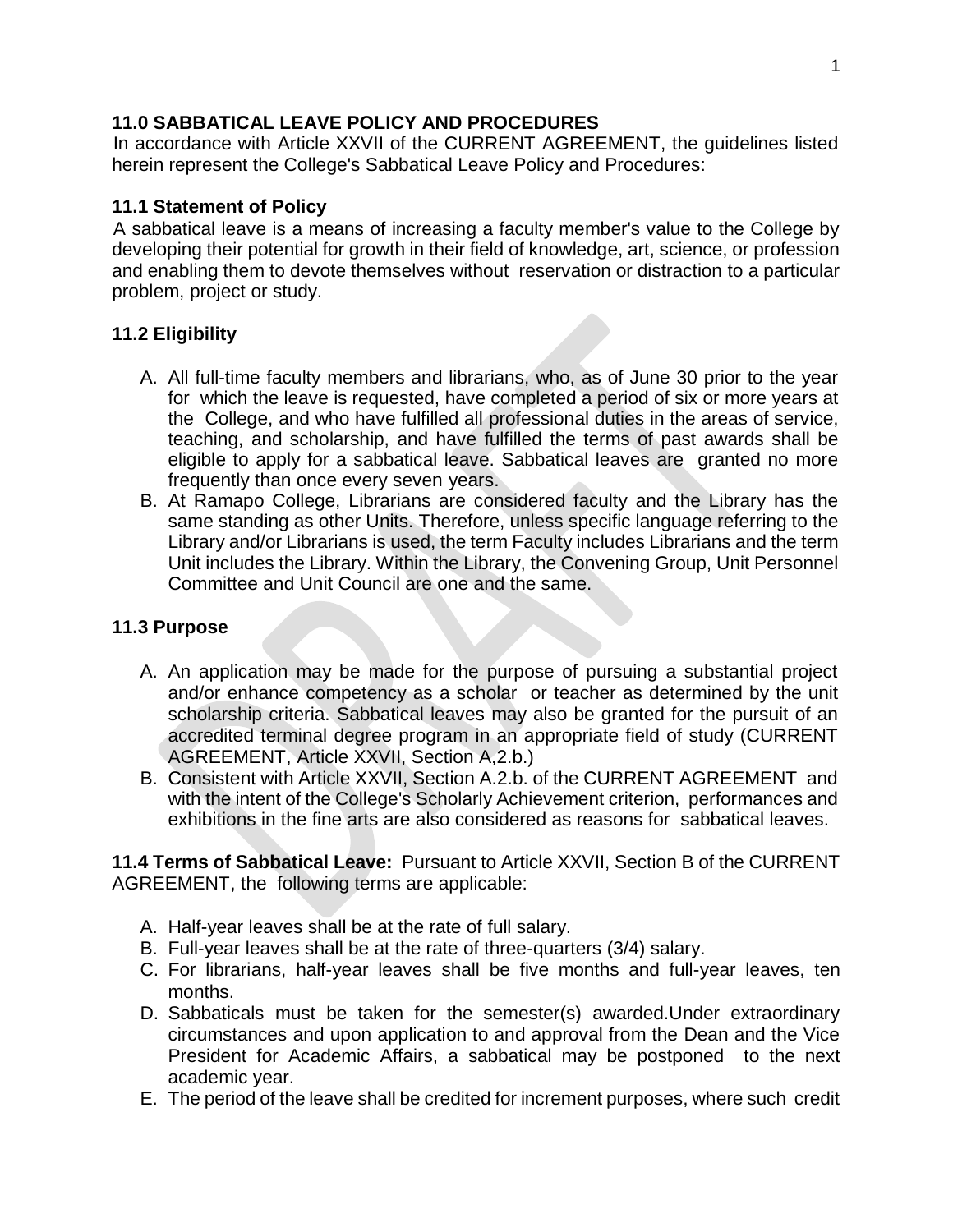is relevant.

- F. An employee on sabbatical leave shall be entitled to the continuation of pension and insurance programs benefits as provided in the applicable plans.
- G. Each faculty member accepting a leave must sign a written statement obligating them to continue to serve for at least one year after expiration of the term of the leave.
- H. Provided the total *salary* compensation from all sources does not exceed their full salary from the College, Faculty are permitted to receive additional compensation (for instance in the form of fellowships, grants, and honoraria) for purposes related to the leave. External funds awarded for travel and living while researching abroad, for equipment, and for other incidental/practical expenses related to a project shall not be considered "salary." Sabbatical leave may not be used to accept other paid employment.

# 11.5 **Criteria for the Evaluation of Sabbatical Proposals**

- A. **Eligibility:** The candidate has completed the required years of service, has fulfilled all professional duties in the areas of service, teaching, and scholarship, and has fulfilled the terms of past awards (Assessed by the Dean: yes or no)
- B. **Format:** The application is complete and adheres to format guidelines (Assessed by the Unit Scholarship Committee: yes or no)
- C. **Clarity:** The proposal is written in a way that non-specialists can understand (Assessed by the Unit Scholarship Committee: yes or no)
- D. **Merit:** The project addresses an important issue, contributes to scholarship or general academic knowledge, enriches the applicant's teaching, or otherwise contributes to the mission of the College. (Assessed by the Convening Group, Unit Scholarship Committee and All-College Sabbatical Committee)
- E. **Feasibility:** The proposal demonstrates that the project can be successfully completed (Assessed by the Convening Group, Unit Scholarship Committee and All-College Sabbatical Committee)
- F. **Scholarship:** The applicant's record of scholarly accomplishments since the last sabbatical will be considered and may be demonstrated as described in Section 5 of the Faculty Handbook
- G. **Service:** The applicant's service to the college, unit and programs since the last sabbatical will be considered. Service may be demonstrated as described in Section 5 of the Faculty Handbook.

# **11.6 Application**

Applications for a sabbatical leave must include:

- A. An online application form, completed in its entirety and submitted by the deadline
- B. A signed pledge to file a report with the College within one semester after the expiration of the term of the sabbatical leave (describe what was accomplished with the awarded sabbatical - 500 word maximum)
- C. A signed "Understanding of Conditions for Internal Awards" form
- D. Curriculum Vitae in Ramapo format
- E. A detailed proposal that has been properly formatted (3 pages maximum, double spaced, Times font) that includes: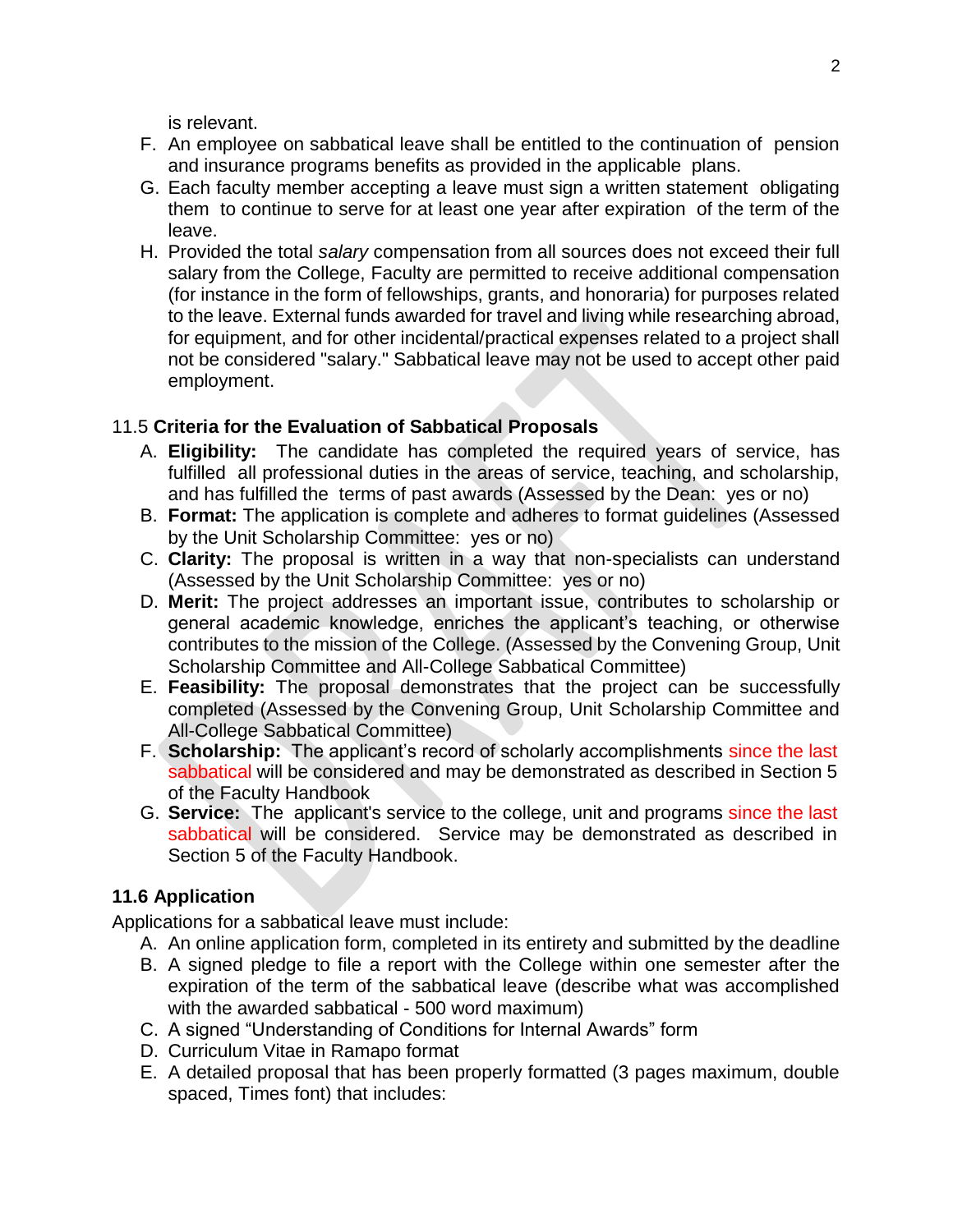- i. A concise description of the project and its goals
- ii. An explanation of how the project will advance the applicant's scholarship, enrich their teaching, or otherwise contribute to the mission of the College, and/or any other academic programs at the College
- iii. A brief statement explaining how this proposal differs from those for which previous internal support has been granted to the applicant
- iv. A concise description of the proposal's feasibility, which includes (a) a timeline indicating how the project will be completed within the time allotted, (b) a description of how, when, where, and with what special resources or materials the project will be conducted, and (c ) an indication of the degree of preparation (background and professional training of the applicant, and preparations already completed) already completed toward the project

# **11.7 Sabbatical Procedure**

- A. The President, through Employee Relations, notifies the Faculty and Librarians of the number of Sabbatical semesters available.
- B. Eligible faculty confirm their wish to apply in writing and communicate their intention to the Dean, the Unit Scholarship Committee and the Convening Group.
- C. All faculty members requesting Sabbatical shall submit a completed application to their Convening Group and to the Unit Scholarship Committee through the Dean. The application must include all documentation per the Sabbatical Checklist (insert link to checklist) and be formatted in accordance with the digital submission guidelines provided by Employee Relations (insert link to digital application guidelines).
- D. The Dean certifies (or does not) in writing the eligibility of the candidate for sabbatical vis a vis fulfillment of terms of past awards and fulfillment of professional obligations in the areas of teaching, scholarship, and service.
- E. The Dean sends a letter endorsing (or not) the application to the All-College Sabbatical Committee, the Unit Scholarship Committee and the applicant.
- F. The Convener forwards the application to the full convening group (excepting the Applicant) for review. Based solely on the criteria, the convening group determines by a "yes" or "no" vote the merit (Criteria 5 d) and the technical feasibility (Criteria 5 e) of the application. Applications are not "ranked."
- G. The Convener sends a letter with a record of the vote (up or down by simple majority), briefly explaining its rationale, to the Unit Scholarship Committee. Deliberations of the Convening Group are confidential. No applicant for sabbatical can be present during the discussion of any sabbatical application nor may they vote.
- H. The Unit Scholarship Committee shall conduct a preliminary review of the application for completeness using the checklist and inform the applicant of any missing information and/or non-compliance with proper presentation and formatting by the established calendar deadline.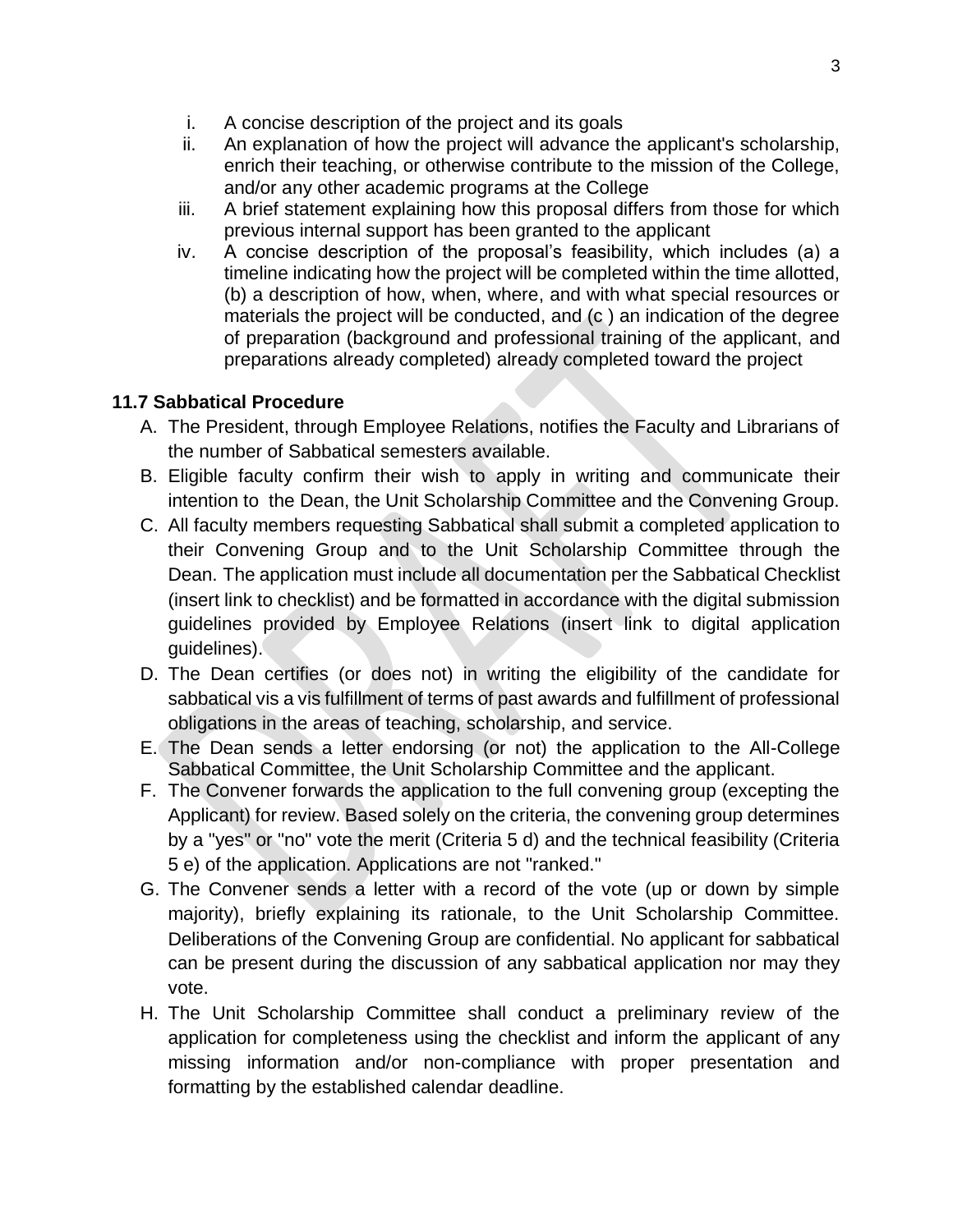- I. UPC sets a final date for receipt of a completed application including anything missing and the Convening Group letter, giving the applicant sufficient time to make changes and allowing for sufficient time for final review by the Unit Scholarship Committee.
- J. After the deadline, incomplete applications as determined by the Unit Scholarship Committee will not be forwarded.
- K. The Unit Scholarship Committee evaluates each completed application against the criteria (see Section 11.5).
- L. On each of the Criteria related to Merit and Feasibility (11.5 a, b, c,d, and e), a "yes or no" vote is taken (applications are not "ranked" at the Unit Scholarship Committee level). The vote count is privileged (never made available outside the USC).
- M. Only applications that have received a majority "yes" vote on *all* of the Criteria related to Merit and Feasibility (11.5 a, b, c,d, and e) will be forwarded to the All-College Sabbatical Committee
- N. The Unit Scholarship Committee notifies each applicant and the Dean of the Committee's decision and rationale in writing.
- O. The All-College Sabbatical Committee evaluates and ranks each submitted application against criteria (Section 11.5) and in accordance with the voting procedures described below:
	- i. Each voting member of the All-College Sabbatical Committee shall complete an independent review of each application and shall provide a separate rating using a 5-point scale for each: Merit (including feasibility), Scholarship, and Service.
	- ii. Ratings by each voting member on Merit, Scholarship and Service shall be added to those of other voting members for a possible maximum total of 30 points for each dimension (one rating for each of the six Unit representatives).
	- iii. The aggregate ratings for each of the three dimensions shall be weighted as follows: Merit at 60%, Scholarship at 20% and Service at 20% for a total of 100%.
	- iv. All applications will be ranked based on the weighted aggregate ratings. In case of a tie, both applications are reconsidered and another vote is taken on both applications.
- P. The All-College Sabbatical Committee informs each applicant of its recommendation in writing.
- Q. The All-College Sabbatical Committee makes available its recommendations and ranking to the Provost.
- R. The Provost reviews all documentation and makes their recommendations to the President.
- S. Should the Provost and/or President disagree with any recommendation of the All-College Sabbatical Committee they shall confer with the Committee as to the reasons behind the recommendation.
- T. The President makes final recommendations and will notify applicants of their decision.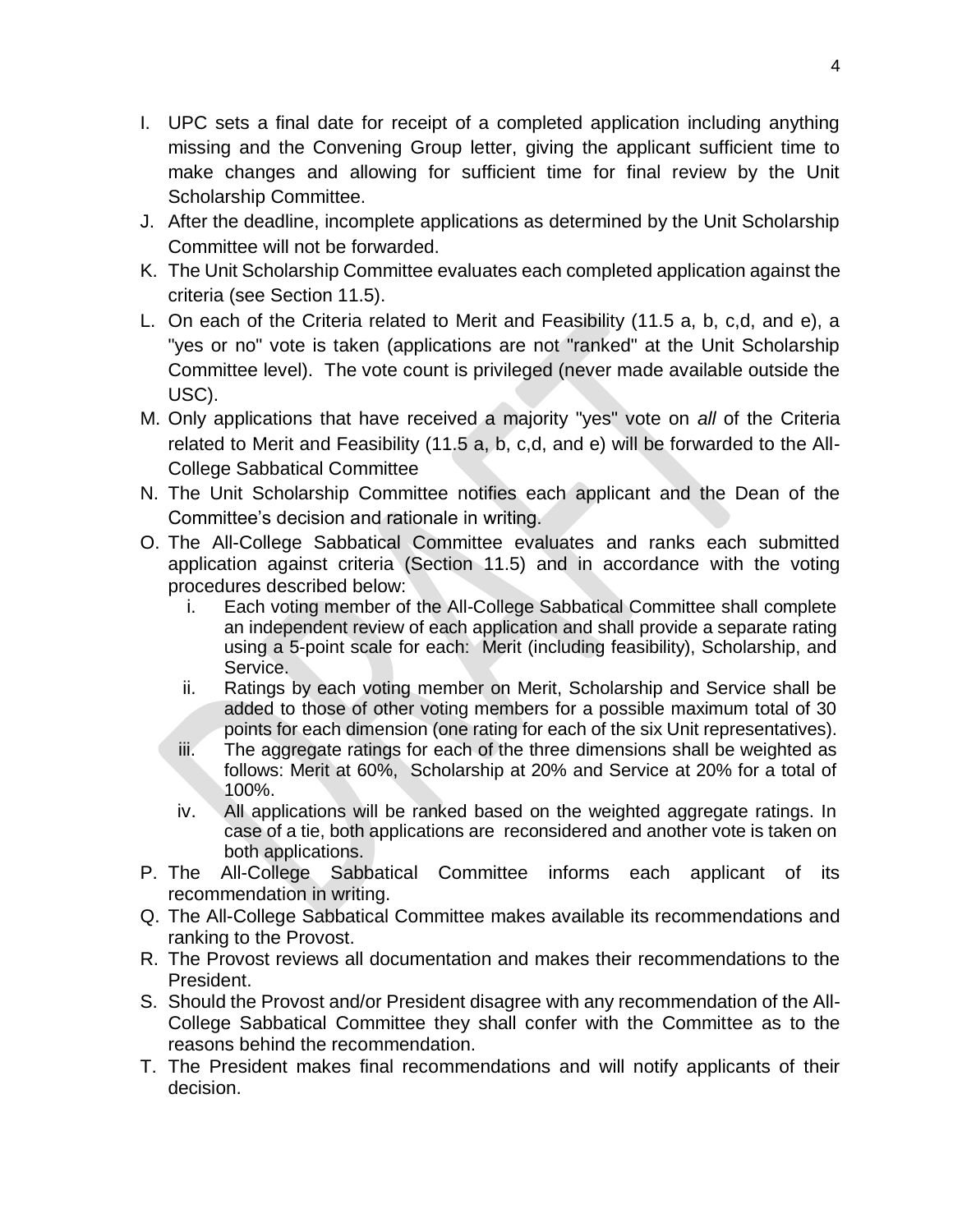## **11.8 COMPOSITION OF COMMITTEES**

#### **Unit Scholarship Committee/LPC**

- A. Membership shall consist of one unit member from each program
- B. Committee members may not currently be under consideration for sabbatical
- C. All members of the Unit Scholarship Committee shall be tenured faculty
- D. The Unit representative to the All College Sabbatical Committee will ideally be a member of the Unit Scholarship Committee

### **All-College Sabbatical Committee**

- A. The Committee shall consist of one tenured faculty member from each academic unit, one tenured librarian, one non-voting union representative, one non-voting representative of the Office of Employee Relations, and one non-voting Affirmative Action representative appointed by the President (6 voting, 3 non-voting members). Committee membership shall comport with all College Policies including #429, Nepotism, and #458, The Code of Professional Responsibility.
- B. All voting Committee members shall be tenured prior to their first year of service.
- C. Voting Committee members shall serve no more than two consecutive years without the possibility of repeating until they have been off the Committee for two years. Service on the Committee for even a short period (e.g. when someone is selected to complete the term of another member) shall constitute a one-year term.

### **11.9 Election of Officers on the All-College Sabbatical Committee**

- A. The Committee, by majority vote, shall elect or reappoint a Chair and Vice-Chair. The Chair shall have at least one year of prior service on the Sabbatical Committee.
- B. **Recording Secretary:**The Committee by majority vote shall elect one of its voting members to be its Recording Secretary. The secretary shall record minutes that include attendance and actions items.

### C. **Non-Voting Members**

### a. **Employee Relations Representative**

- i. The non-voting ER representative shall be appointed by the President. This member shall provide all members of the Committee with a copy of the sabbatical procedures including Faculty Handbook.
- ii. The ER Representative shall provide the Committee with the due date for its final report.
- iii. The ER representative shall provide access to candidate applications for review by Committee members.
- iv. The ER representative's role shall be limited to review of Committee and College policies and procedures to monitor adherence to the Faculty Handbook. The ER representative shall not take part in Committee deliberative discussions. The ER representative may only advise the Committee on procedural matters.